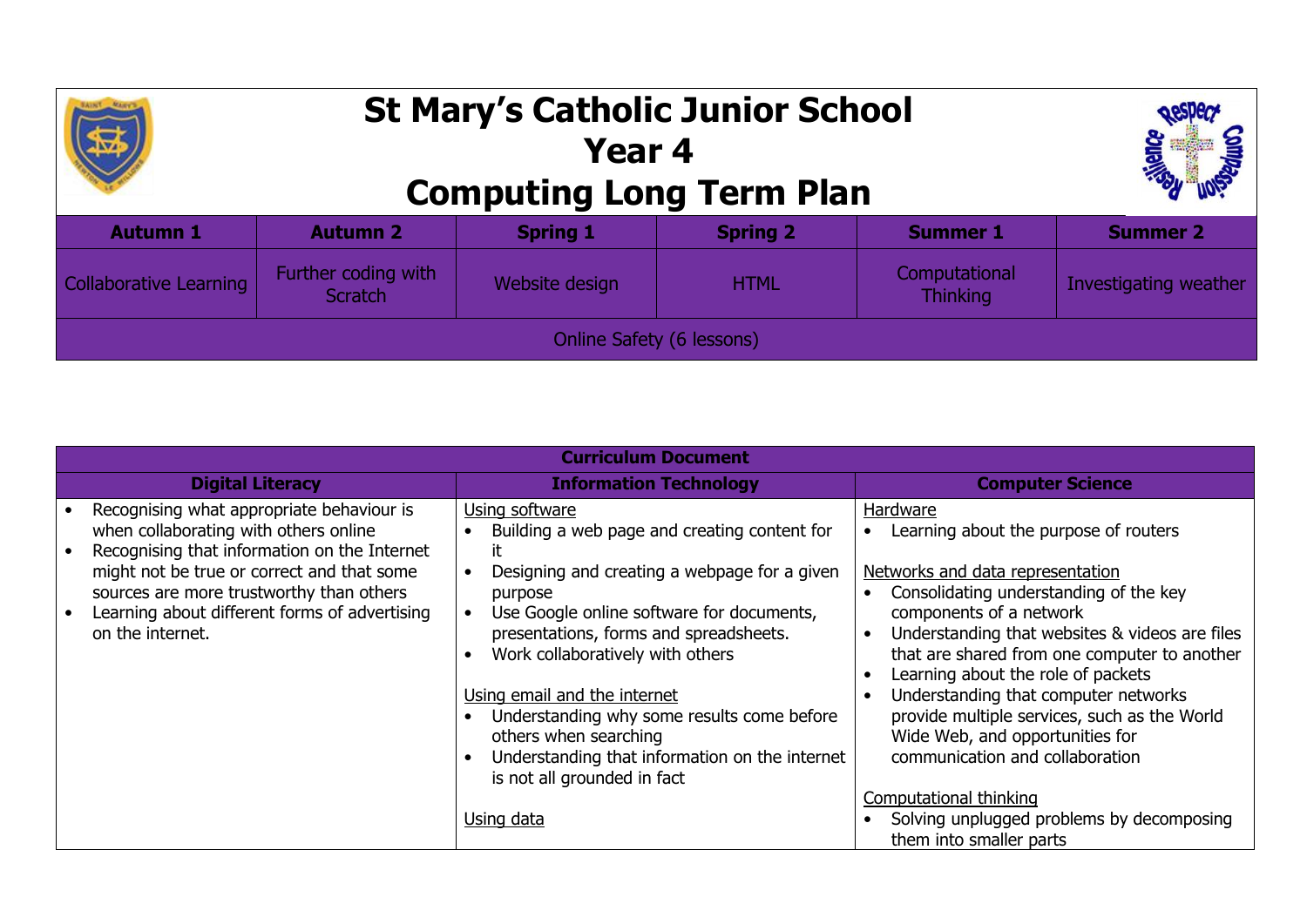| Designing a weather station which gathers and | Using decomposition to understand the                                                 |
|-----------------------------------------------|---------------------------------------------------------------------------------------|
| records sensor data                           | purpose of a script of code                                                           |
|                                               | Using decomposition to help solve problems                                            |
| Wider use of technology                       | Identifying patterns through unplugged                                                |
| Understanding that software can be used       | activities                                                                            |
| collaboratively online to work as a team      | Using past experiences to help solve new<br>problems                                  |
|                                               | Using abstraction to identify the important<br>parts when completing both plugged and |
|                                               | unplugged activities                                                                  |
|                                               | Creating algorithms for a specific purpose                                            |
|                                               |                                                                                       |
|                                               | Programming<br>Understanding that webstes can be altered by                           |
|                                               | exploring the code beneath the site                                                   |
|                                               | Coding a simple game                                                                  |
|                                               | Using abstraction and pattern recognition to                                          |
|                                               | modify code                                                                           |
|                                               | Incorporating variables to make code more                                             |
|                                               | efficient<br>Remixing existing code                                                   |
|                                               | Using a more systematic approach to debugging                                         |
|                                               | code, justifying what is wrong and how it can be                                      |
|                                               | corrected                                                                             |

| <b>RRTCULUM ENTITLEMENT</b> |                                                                                                                                               |                                                                                                             |                                                                                                               |                                           |                                                                                                                                                                                                                                                                                                                |  |  |  |
|-----------------------------|-----------------------------------------------------------------------------------------------------------------------------------------------|-------------------------------------------------------------------------------------------------------------|---------------------------------------------------------------------------------------------------------------|-------------------------------------------|----------------------------------------------------------------------------------------------------------------------------------------------------------------------------------------------------------------------------------------------------------------------------------------------------------------|--|--|--|
|                             | <b>Key Computing Knowledge</b>                                                                                                                |                                                                                                             | <b>Vocabulary</b>                                                                                             | Assessment Criteria - 'Can I? statements' |                                                                                                                                                                                                                                                                                                                |  |  |  |
| <b>Online Safety</b>        | To describe how to search<br>for information within a<br>wide group of technologies<br>and make a judgement<br>about the probable<br>accuracy | Accuracy<br>Ad<br>Advantages<br><b>Advertisements</b><br><b>Belief</b><br><b>Bot</b><br>Chatbot<br>Computer | Online behaviour<br>Opinion<br>Program<br>Recommendations<br>Reliability<br>Reliable<br>Respect<br>Respectful |                                           | Can I describe how to search over multiple platforms? Can<br>I make judgements about the accuracy of the results<br>presented?<br>Can I describe some of the methods used to persuade<br>people to buy online?<br>Can I explain the difference between fact, opinion and<br>belief and recognise these online? |  |  |  |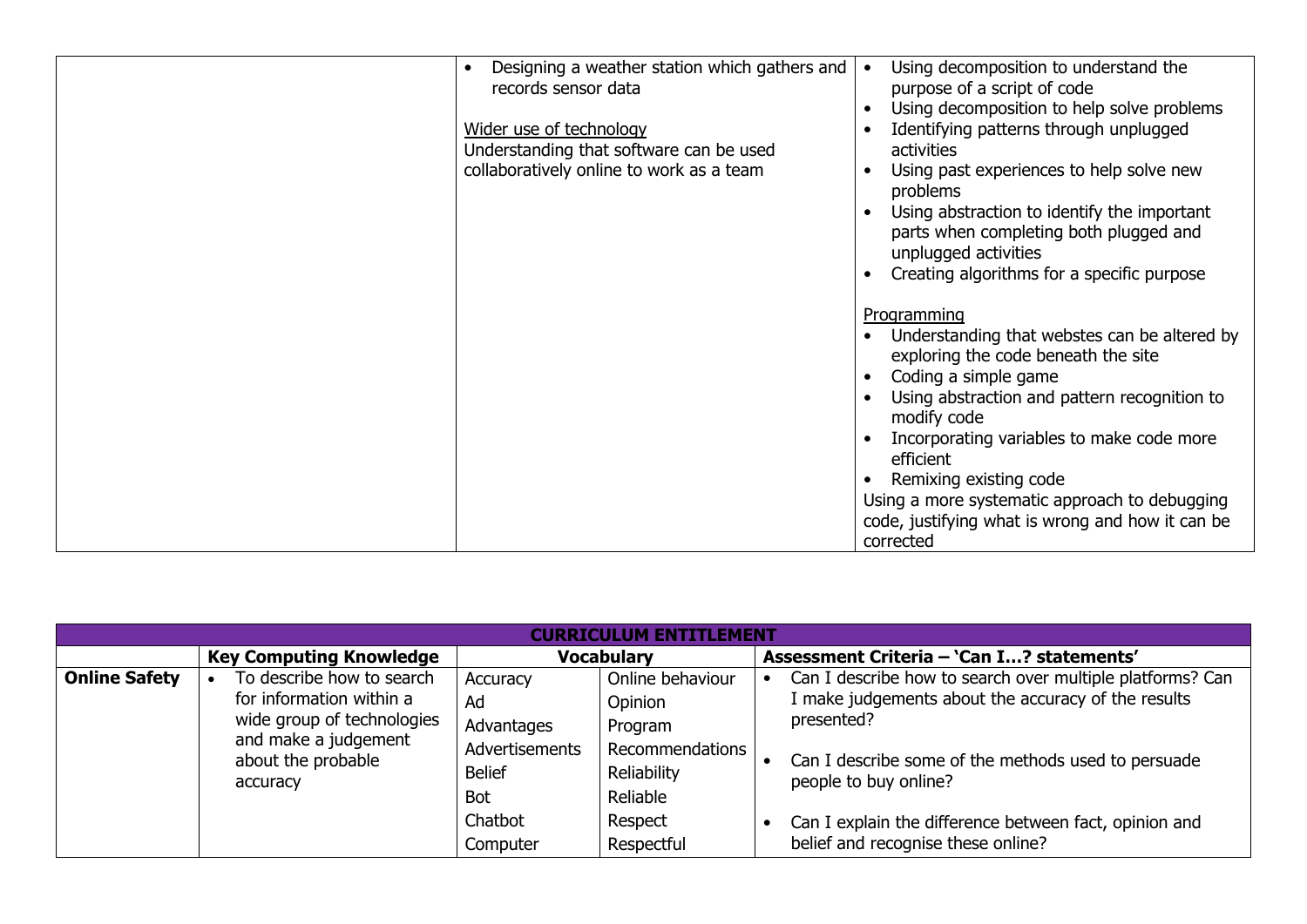|                                         | To describe some of the<br>methods used to encourage<br>people to buy things online<br>To explain why lots of<br>$\bullet$<br>people sharing the same<br>opinions or beliefs online do<br>not make those opinions or<br>beliefs true<br>To explain that technology<br>$\bullet$<br>can be designed to act like<br>or impersonate living things<br>To explain how technology<br>$\bullet$<br>can be a distraction and<br>identify when I might need<br>to limit the amount of time<br>spent using technology<br>To understand how to be<br>$\bullet$<br>safe and respectful online | <b>Distractions</b><br>Fact<br>Gaming<br>Hashtag<br>Implications<br>In-app<br>purchases<br>Influencer<br>Live streaming                                                                | <b>Risks</b><br>Safe<br>Screen time<br>Search results<br><b>Snippets</b><br>Sponsored<br>Trustworthy                                                                                                | $\bullet$              | Can I explain what a bot is and give examples of different<br>bots?<br>Can I explain some positive and negative distractions of<br>using technology and small strategies on how to reduce the<br>amount of time spent on technology?<br>Can I describe strategies for being safe online and give<br>examples of how to be respectful? Can I show that I can<br>respect the thoughts and beliefs of others?                                                                                                                                                                                |
|-----------------------------------------|-----------------------------------------------------------------------------------------------------------------------------------------------------------------------------------------------------------------------------------------------------------------------------------------------------------------------------------------------------------------------------------------------------------------------------------------------------------------------------------------------------------------------------------------------------------------------------------|----------------------------------------------------------------------------------------------------------------------------------------------------------------------------------------|-----------------------------------------------------------------------------------------------------------------------------------------------------------------------------------------------------|------------------------|-------------------------------------------------------------------------------------------------------------------------------------------------------------------------------------------------------------------------------------------------------------------------------------------------------------------------------------------------------------------------------------------------------------------------------------------------------------------------------------------------------------------------------------------------------------------------------------------|
| <b>Collaborative</b><br><b>Learning</b> | To understand that<br>$\bullet$<br>software can be used to<br>work online<br>collaboratively<br>To understand how to<br>$\bullet$<br>contribute to someone<br>else's work effectively<br>To understand how to<br>$\bullet$<br>create a digital survey<br>To create and share a<br>$\bullet$<br>Microsoft Form                                                                                                                                                                                                                                                                     | Average<br>Collaboration<br>Comment<br>Conditional<br>formatting<br>Contribution<br>Data<br>Document<br>Edited<br>Email account<br>Format<br>Freeze<br>Icon<br>Link<br>Multiple choice | Rating<br>Replied to<br>Resolved<br>Reviewing<br>comments<br><b>Share</b><br>Sharing<br>Software<br>Spreadsheets<br>Suggestions<br>Survey<br>Survey form<br><b>Teamwork</b><br><b>Text</b><br>Theme | $\bullet$<br>$\bullet$ | Can I show understanding the need to be thoughtful when<br>working on a collaborative document?<br>Can I use comments to suggest changes to a document<br>and understanding how to resolve comments on a<br>document?<br>Can I plan a survey for Microsoft Form with a range of<br>different questions types that will provide different types of<br>answer, e.g. text, multiple choice or numerical values?<br>Can I create a Microsoft Form with a range of different<br>question types that will provide different types of answer,<br>e.g. text, multiple choice or numerical values? |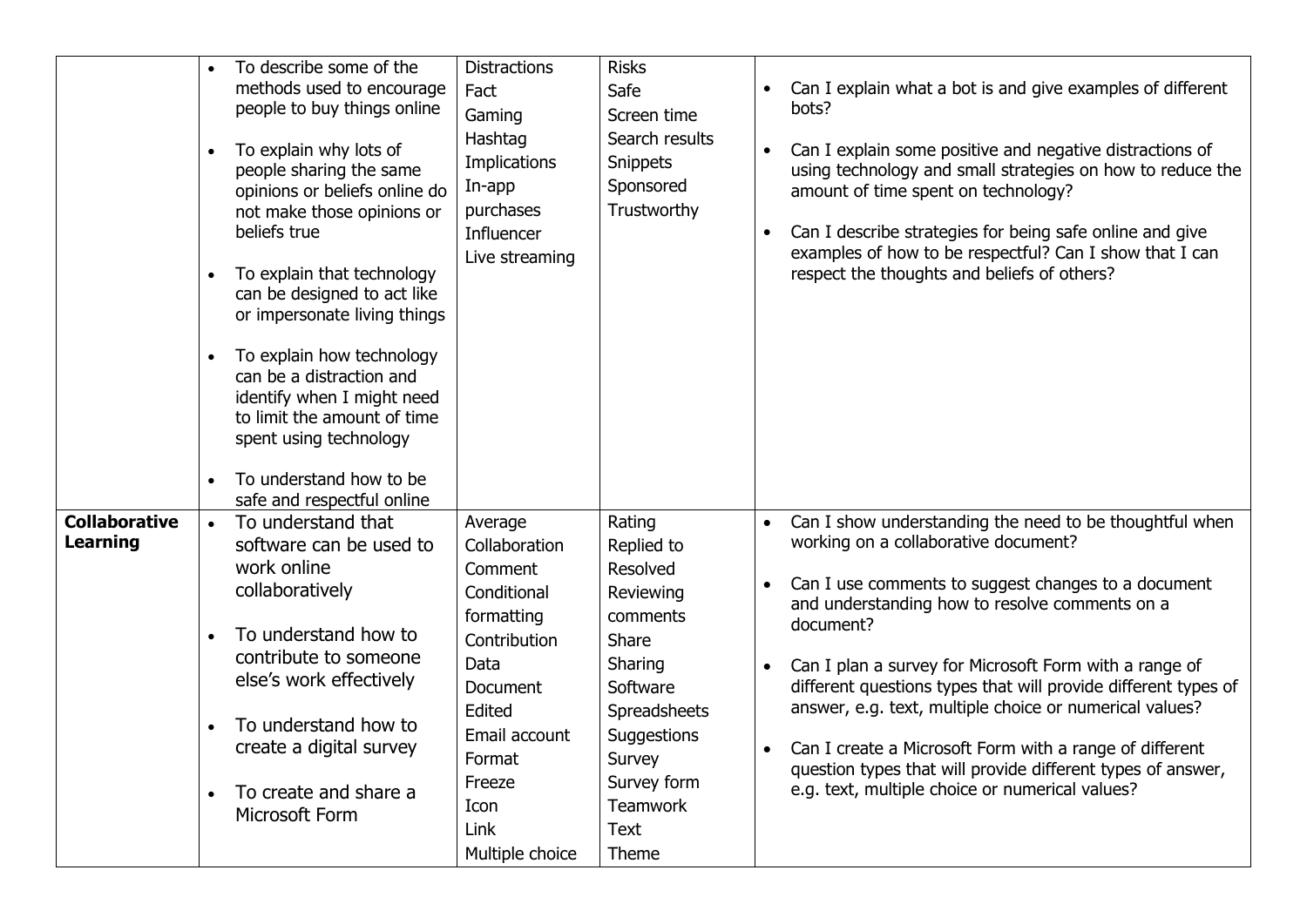|                                       | To analyse data<br>$\bullet$                                                                                                                                                                                                                                                                                                                                               | Numerical data<br>Online                                                                                                                                                                    | <b>Title</b><br><b>Typing</b><br>View                                                                                                                                               | $\bullet$                           | Can I exporting data to a spreadsheet, highlighting data,<br>using conditional formatting and calculating averages and<br>sums of numbers?                                                                                                                                                                                                                                                                                                                                            |
|---------------------------------------|----------------------------------------------------------------------------------------------------------------------------------------------------------------------------------------------------------------------------------------------------------------------------------------------------------------------------------------------------------------------------|---------------------------------------------------------------------------------------------------------------------------------------------------------------------------------------------|-------------------------------------------------------------------------------------------------------------------------------------------------------------------------------------|-------------------------------------|---------------------------------------------------------------------------------------------------------------------------------------------------------------------------------------------------------------------------------------------------------------------------------------------------------------------------------------------------------------------------------------------------------------------------------------------------------------------------------------|
| <b>Further coding</b><br>with Scratch | To recall the key features<br>of Scratch<br>To understand how a<br>Scratch game works by<br>using decomposition to<br>identify key features<br>To understand what a<br>$\bullet$<br>variable is and how to<br>make one<br>To understand how to<br>$\bullet$<br>make a variable in<br>Scratch<br>To use knowledge of how<br>$\bullet$<br>variables work to create a<br>quiz | <b>Broadcast block</b><br>Code<br>Code block(s)<br>Conditional<br>statement<br>Coordinates<br>Decomposition<br><b>Features</b><br>Game<br>Information<br>Negative<br>numbers<br>Orientation | Parameters<br>Position<br>Program<br>Project<br>Quiz<br><b>Scratch</b><br>Script<br>Sprite<br>Stage<br><b>Tinker</b><br>Variable(s)<br>Variables panel                              | $\bullet$<br>$\bullet$<br>$\bullet$ | Can I show an understanding of how to create a simple<br>script in Scratch as well as an ability to change sprite and<br>prevent the sprite from rotating?<br>Can I show that I know some of the actions that make the<br>quiz game work?<br>Can I show an understanding of what a variable is and how<br>to use the 'say' and 'ask' blocks?<br>Can I use of a variable to record a score?<br>Can I show an understanding of what a variable is and how<br>it works within a program? |
| <b>Website</b><br>design              | To explore the features of<br>Microsoft Sway to learn<br>how to create content for a<br>web page<br>To plan content for a web<br>$\bullet$<br>page as a collaborative<br>online piece of work<br>To create an engaging web<br>$\bullet$<br>page<br>To plan and create a<br>website                                                                                         | Assessment<br>Audience<br>Collaboration<br>Content<br>Contribution<br>Create<br>Design<br>Design view<br>Embed<br>Evaluate<br>Features<br><b>Hyperlink</b><br>Images<br>Information         | Insert<br>Microsoft Sway<br>Online<br>Plan<br>Progress<br>Review<br><b>Stack</b><br>Storyline view<br>Style<br>Transform<br>Web browser<br>Web page<br>Website(s)<br>World Wide Web | $\bullet$<br>$\bullet$              | Can I create a Sway with a title, image and a completed<br>first header section?<br>Can I create a clear plan for my web page and begin to<br>create it?<br>Can I create a professional-looking web page with useful<br>information and a clear style, which is easy for the user to<br>read and find information from?<br>Can I create a clear plan by referring back to the checklist<br>to include a range of features?                                                            |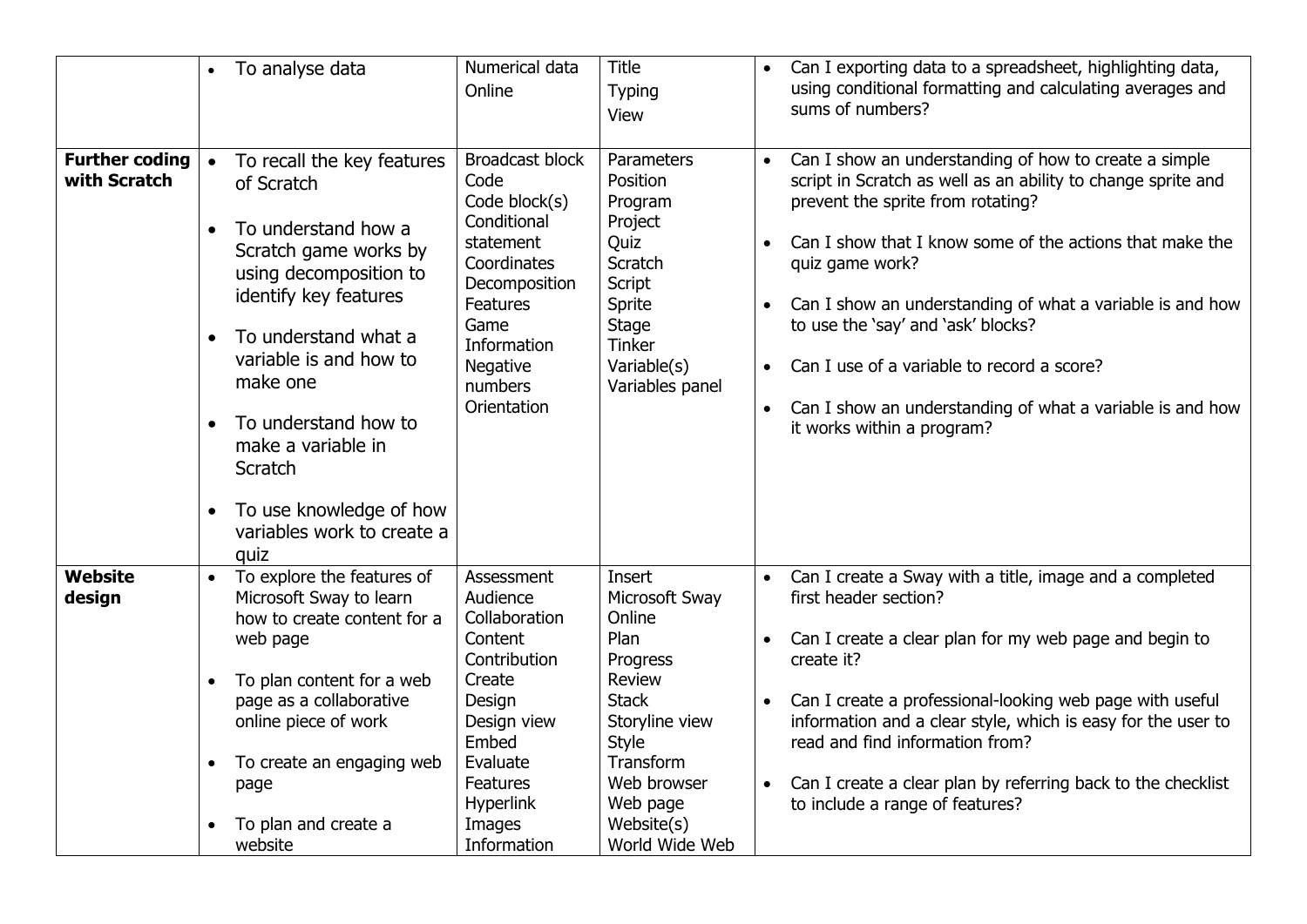| <b>HTML</b>                      | $\bullet$<br>$\bullet$ | To create a website and<br>evaluate its success<br>To understand that web<br>pages are built using<br>different programming<br>languages, and one of them<br>is HTML<br>To understand and identify<br>examples of HTML tags<br>To change the HTML<br>To change the HTML and<br>CSS to alter the appearance<br>of an object on the web<br>To understand and explore<br>more complex components<br>of a web page<br>To alter key elements on a<br>webpage including text and<br>images | Code<br>Component<br>Content<br>Copyright<br><b>CSS</b><br>End tag<br>Fake news<br>Hacking<br>Heading<br>Headline<br>Hex code<br><b>HTML</b><br>Input | Internet browser<br>Output<br>Paragraph<br>Permission<br>Remixing<br>Script<br>Start tag<br>Tags<br><b>Text</b><br><b>URL</b><br>Webpage | $\bullet$<br>$\bullet$<br>$\bullet$ | Can I create a web page with clear sections and with a<br>range of features in?<br>Can I add text between the heading and paragraph tags<br>and easily activate the goggles to investigate a web page?<br>Can I explain how I altered the HTML to create my own<br>posters?<br>Can I change the colours of object elements? Can I change<br>the sizes of some of the elements and explain how I<br>created my story?<br>Can I adapt the basic elements of a story within a web<br>page using the 'Inspect Elements' tool?<br>Can I change the elements of a website in regard to both<br>the text and images? |
|----------------------------------|------------------------|--------------------------------------------------------------------------------------------------------------------------------------------------------------------------------------------------------------------------------------------------------------------------------------------------------------------------------------------------------------------------------------------------------------------------------------------------------------------------------------|-------------------------------------------------------------------------------------------------------------------------------------------------------|------------------------------------------------------------------------------------------------------------------------------------------|-------------------------------------|---------------------------------------------------------------------------------------------------------------------------------------------------------------------------------------------------------------------------------------------------------------------------------------------------------------------------------------------------------------------------------------------------------------------------------------------------------------------------------------------------------------------------------------------------------------------------------------------------------------|
| Computational<br><b>Thinking</b> | $\bullet$<br>$\bullet$ | To understand that<br>computational thinking is<br>made up of four key<br>strands<br>To understand what<br>decomposition is and how<br>to apply it to solve<br>problems<br>To understand what pattern<br>recognition and abstraction<br>mean                                                                                                                                                                                                                                         | Abstraction<br>Algorithm<br>Code<br>Code<br>Computational<br>thinking<br>Decomposition<br>Input<br>Logical<br>reasoning                               | Output<br>Pattern<br>recognition<br>Script<br>Sequence<br>Variable                                                                       | $\bullet$<br>$\bullet$<br>$\bullet$ | Can I show an understanding that problems can be solved<br>more easily using computational thinking?<br>Can I show an understanding what the different code<br>blocks do and creating a simple game using the code<br>looked at in the start of the lesson plus a few further<br>features?<br>Can I show an understanding of the terms 'pattern<br>recognition' and 'abstraction' and how they help to solve a<br>problem as well as making some changes to the existing<br>code by recognising the patterns that cause the current<br>actions to happen?                                                     |